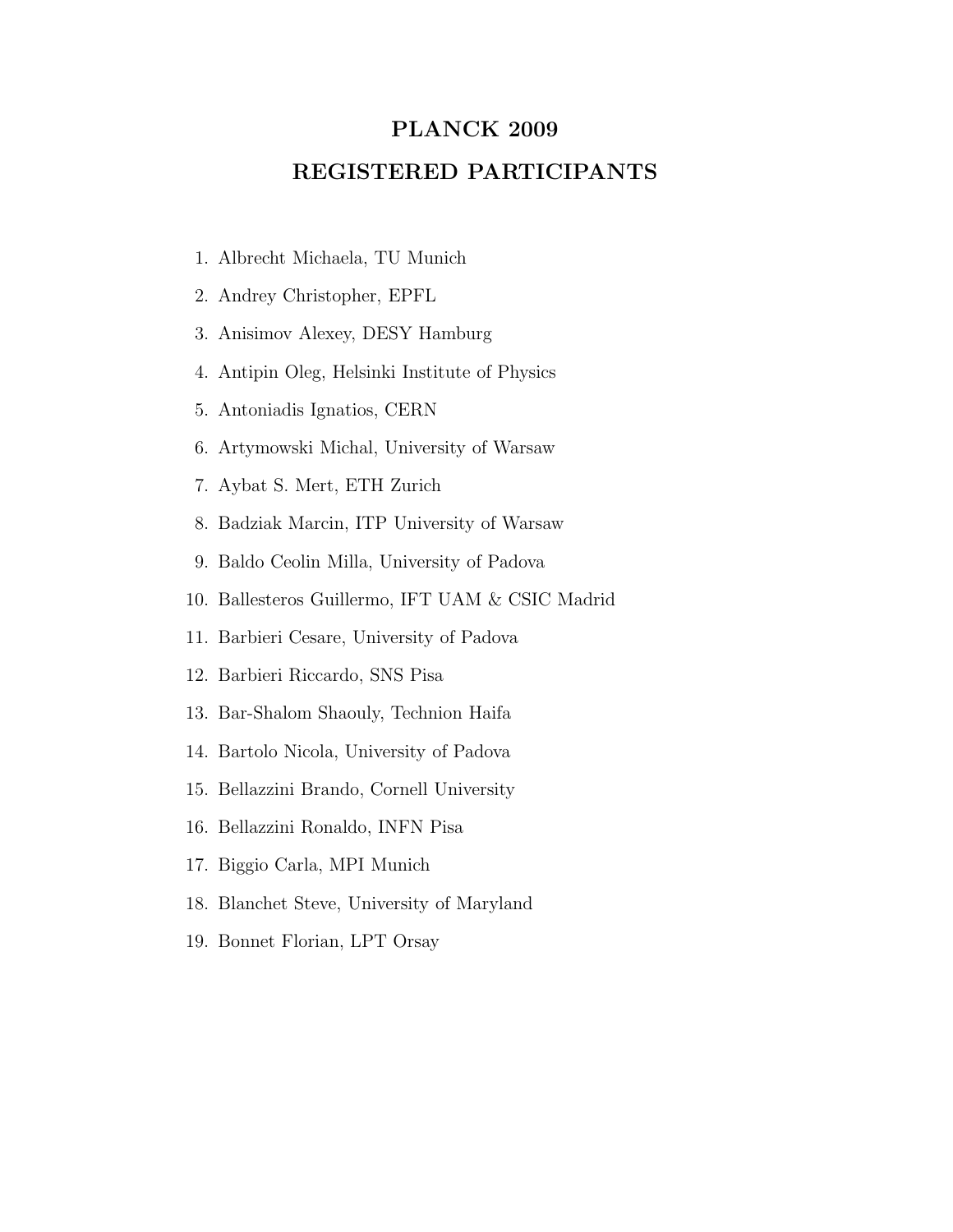- 20. Borzumati Francesca, National Taiwan University
- 21. Brax Philippe, IPHT Saclay
- 22. Brizi Leonardo, EPFL Lausanne
- 23. Broggio Alessandro, University of Padova
- 24. Bruemmer Felix, IPPP Durham
- 25. Burdman Gustavo, Fermilab & Univ. of Sao Paulo
- 26. Busetto Giovanni, University of Padova
- 27. Cadamuro Davide, University of Padova
- 28. Cagnazzo Alessandra, University of Padova
- 29. Calibbi Lorenzo, SISSA Trieste
- 30. Cassel Sebastian, Oxford University
- 31. Catena Riccardo, SISSA Trieste
- 32. Catino Francesca, University of Padova
- 33. Cheng Hsin-Chia, UC Davis
- 34. Chiosi Cesare, University of Padova
- 35. Chun Eung Jin, KIAS Seoul
- 36. Comelli Denis, INFN Ferrara
- 37. Costa Giovanni, University of Padova
- 38. Covi Laura, DESY Hamburg
- 39. Creminelli Paolo, ICTP Trieste
- 40. Dalianis Ioannis, IFT University of Warsaw
- 41. Dall'Agata Gianguido, University of Padova
- 42. D'Amico Guido, SISSA Trieste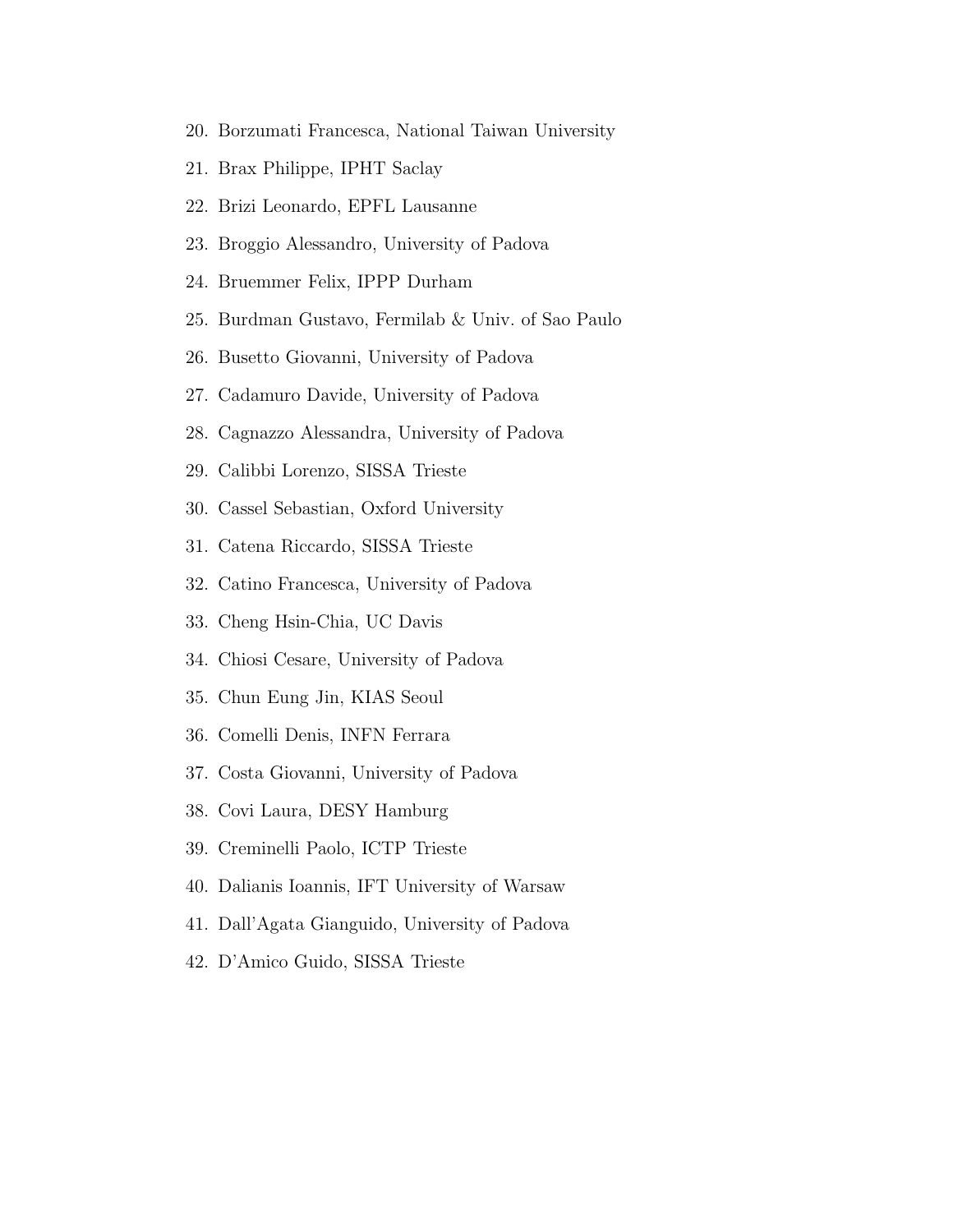- 43. Davidson Sacha, IPNL U. Lyon
- 44. Delaunay Cedric, Weizmann Institute
- 45. Delgado Antonio, University of Notre Dame
- 46. De Simone Andrea, MIT
- 47. Di Bari Pasquale, INFN Padova
- 48. Dienes Keith, University of Arizona
- 49. Di Luzio Luca, SISSA Trieste
- 50. Dimastrogiovanni Emanuela, University of Padova
- 51. Dominici Daniele, University of Firenze
- 52. Dorigo Tommaso, INFN Padova
- 53. Dorigoni Daniele, SNS Pisa
- 54. Dradi Federico, University of Ferrara
- 55. Dubovsky Sergei, Stanford University
- 56. Dudas Emilian, Ecole Polytechnique Paris
- 57. Duling Bjorn, TU Munich
- 58. Elia Anna, University of Padova
- 59. Espinosa Jose Ramon, IFAE Barcelona
- 60. Falkowski Adam, Rutgers University
- 61. Farzan Yasaman, IPM Tehran
- 62. Feldstein Brian, Boston University
- 63. Fernandez Martinez Enrique, MPI Munich
- 64. Feruglio Ferruccio, University of Padova
- 65. Fitzpatrick Andrew, Boston University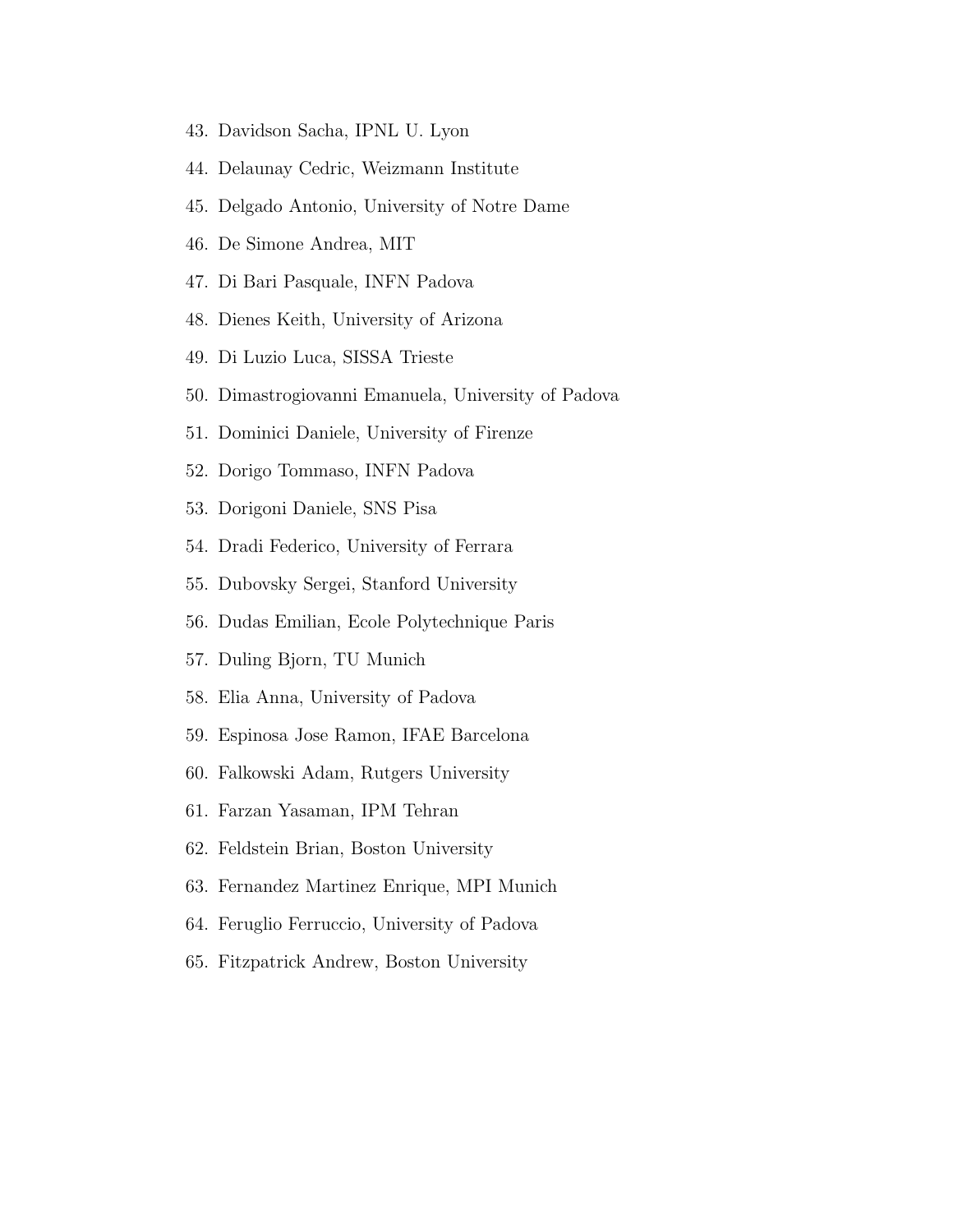- 66. Franceschini Roberto, EPFL Lausanne
- 67. Furlan Elisabetta, ETH Zurich
- 68. Gambaccini Michele, University of Padova
- 69. Garbrecht Bjorn, University of Wisconsin
- 70. Gherghetta Tony, University of Melbourne
- 71. Girones Zahara, IFIC Valencia & INFN Padova
- 72. Gnecchi Alessandra, University of Padova
- 73. Gori Stefania, TU Munich
- 74. Grinstein Benjamin, UC San Diego
- 75. Gripaios Ben, CERN
- 76. Gross Christian, Hamburg University
- 77. Grzadkowski Bohdan, University of Warsaw
- 78. Gustafsson Michael, INFN Padova
- 79. Hagedorn Claudia, SISSA Trieste
- 80. Hambye Thomas, ULB Brussels
- 81. Hebecker Arthur, University of Heidelberg
- 82. Hosteins Pierre, TU Munich
- 83. Hunt Paul, Warsaw University
- 84. Ibarra Alejandro, TU Munich
- 85. Isidori Gino, INFN Frascati
- 86. Jones Tim, Liverpool University
- 87. Jones Perez Joel, Universitat de Valencia
- 88. Kartavtsev Alexander, MPI Heidelberg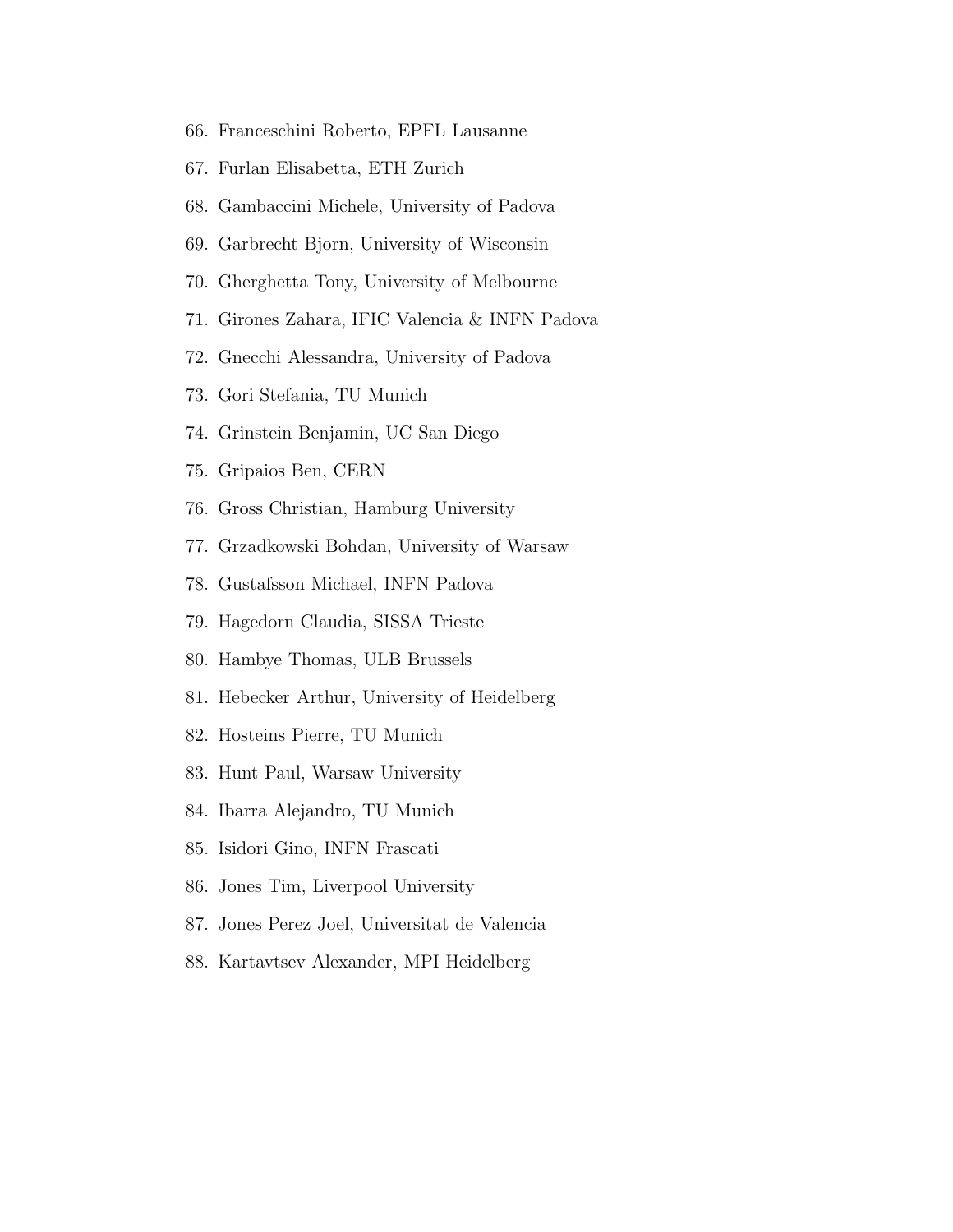- 89. Kasuya Shinta, Kanagawa University
- 90. Kim Jihn E., Seoul National University
- 91. Knochel Alexander, Universitaet Freiburg
- 92. Koroteev Peter, University of Minnesota
- 93. Kraml Sabine, LPSC Grenoble
- 94. Lavignac Stephane, IPhT Saclay
- 95. Lee Jong-Phil, KIAS Seoul
- 96. Lee Seung, Weizmann Institute
- 97. Lerner Rose, Lancaster University
- 98. Lin Yin, University of Padova
- 99. Losada Marta, Antonio Narino U. Bogota
- 100. Luhn Christoph, University of Southampton
- 101. Malinsky Michal, KTH Stockholm
- 102. Mangano Michelangelo, CERN
- 103. Masiero Antonio, University of Padova
- 104. Masiero Luca, University of Padova
- 105. Masina Isabella, University of Ferrara
- 106. Matarrese Sabino, University of Padova
- 107. Mazzucato Luca, Stony Brook
- 108. McCabe Christopher, University of Oxford
- 109. McCullough Matthew, Oxford University
- 110. McDonald John, Lancaster University
- 111. Merlo Luca, University of Padova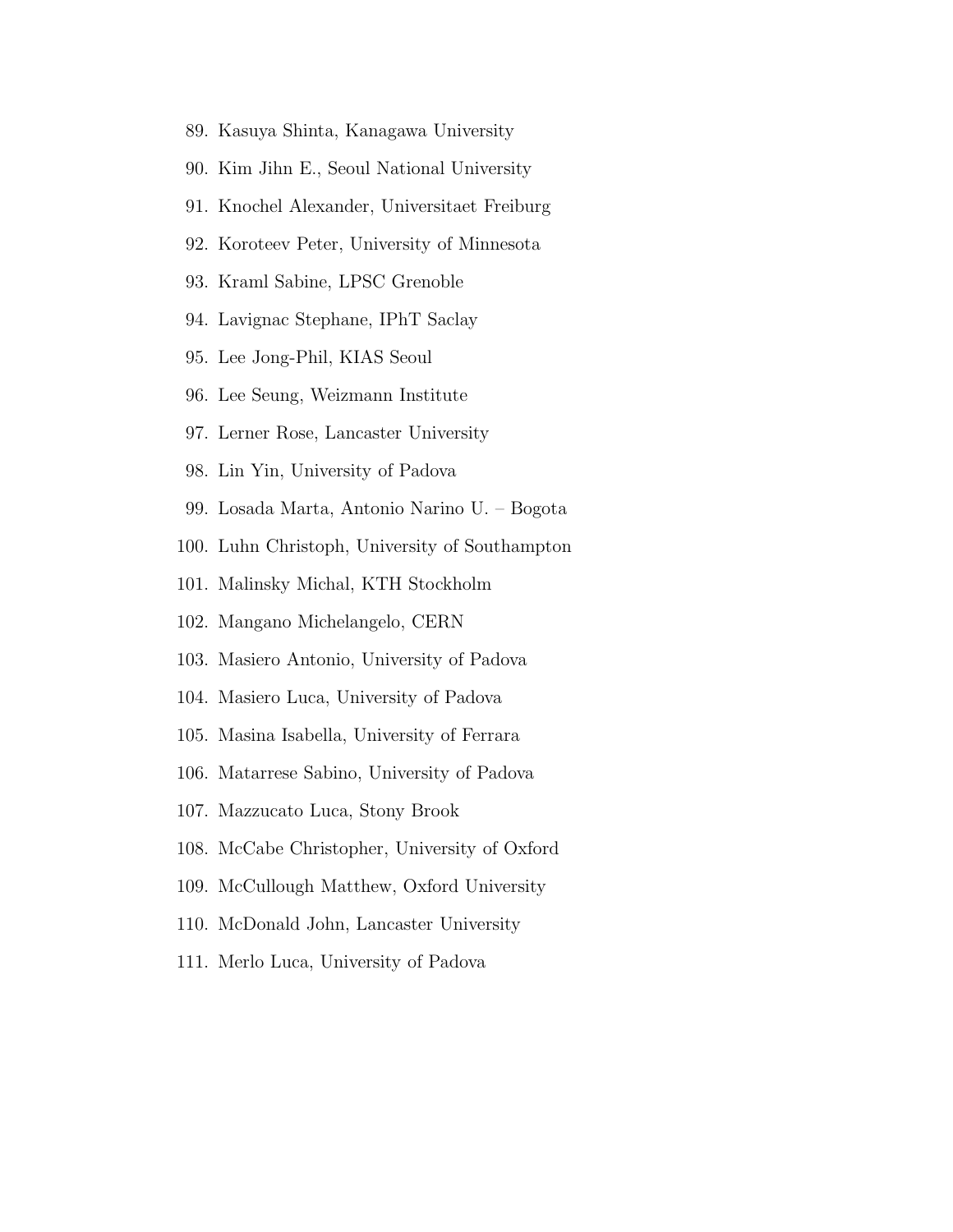- 112. Molinaro Emiliano, SISSA Trieste
- 113. Musso Marcello, ICTP Trieste
- 114. Nagai Minoru, TU Munich
- 115. Naranjo Pedro, University of Patras
- 116. Nardecchia Marco, SISSA Trieste
- 117. Nardi Enrico, Laboratori Nazionali di Frascati
- 118. Nardini Germano, IFAE Barcelona
- 119. Nicoletti Riccardo, University of Torino
- 120. Nilles Hans Peter, University of Bonn
- 121. Nir Yosef, Weizmann Institute
- 122. No Jose Miguel, IFT UAM/CSIC Madrid
- 123. Nomura Yasunori, UC Berkeley
- 124. Norena Jorge, SISSA Trieste
- 125. Notari Alessio, CERN
- 126. Omura Yuji, Kyoto University & INFN Padova
- 127. Panico Giuliano, Bonn University
- 128. Papineau Chloe, DESY Hamburg
- 129. Pappadopulo Duccio, EPFL Lausanne
- 130. Papucci Michele, IAS Princeton
- 131. Paris Alessio, University of Padova
- 132. Parisi Alessandro, University of Catania
- 133. Park Jae-hyeon, INFN Padova
- 134. Passera Massimo, INFN Padova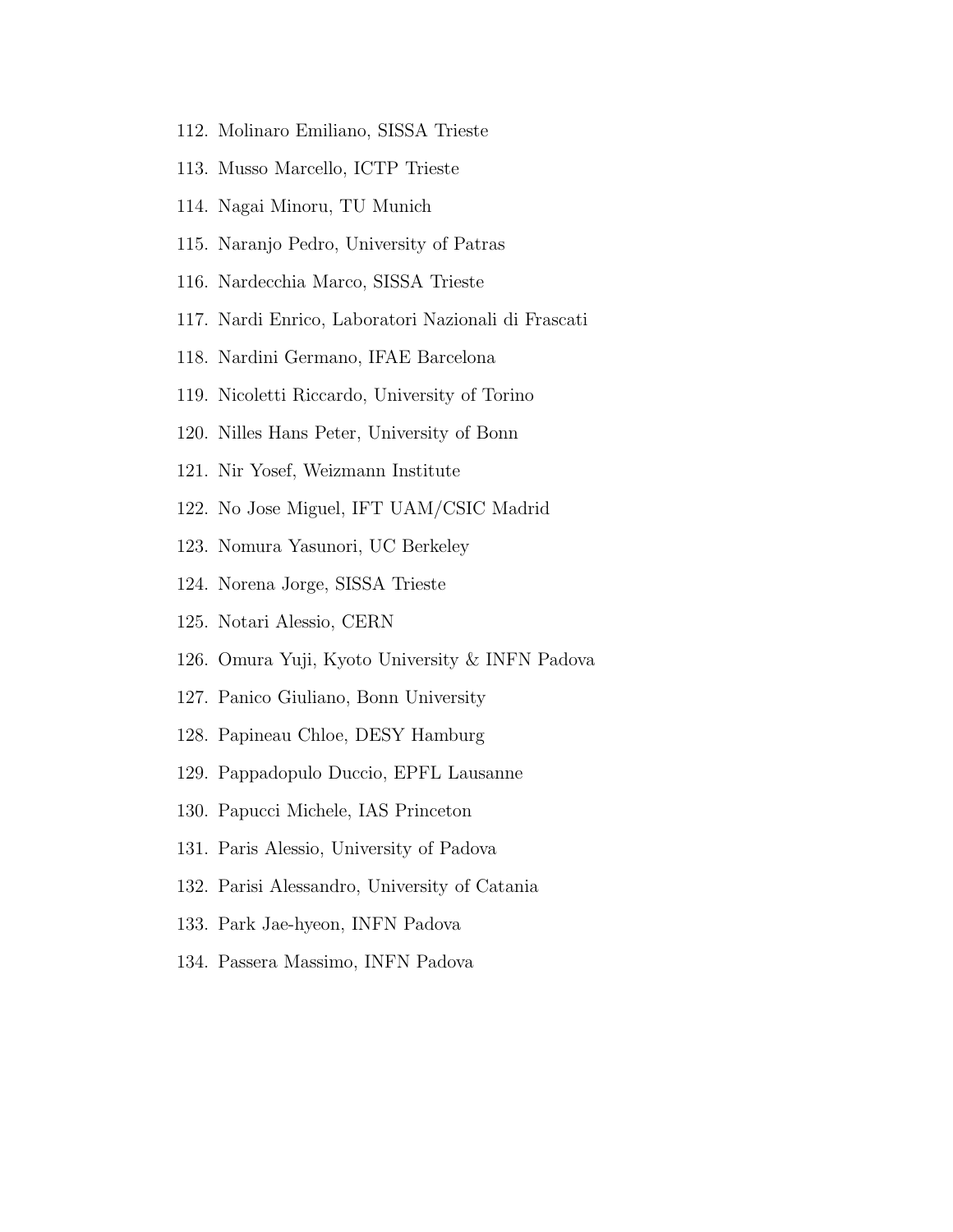- 135. Perez Gilad, Weizmann Institute
- 136. Perez-Victoria Manuel, University of Granada
- 137. Petcov Serguey, SISSA/INFN Trieste
- 138. Pietroni Massimo, INFN Padova
- 139. Plentinger Florian, Wurzburg University
- 140. Pokorski Stefan, Warsaw University
- 141. Pomarol Alex, UAB Barcelona
- 142. Quiros Mariano, ICREA/IFAE Barcelona
- 143. Rajendran Surjeet, Stanford University
- 144. Randall Lisa, Harvard University
- 145. Ratz Michael, TU Munich
- 146. Regis Marco, University of Cape Town
- 147. Rentala Vikram, UC Berkeley and IPMU Tokyo
- 148. Rigolin Stefano, University of Padova
- 149. Riotto Antonio, CERN and INFN Padova
- 150. Ristori Luciano, INFN Pisa and Fermilab
- 151. Romagnoni Alberto, LPT Orsay
- 152. Romanino Andrea, SISSA Trieste
- 153. Rosa Joao, University of Oxford
- 154. Rychkov Vyacheslav, SNS & INFN Pisa
- 155. Salvio Alberto, IFAE Barcelona
- 156. Salvioni Ennio, University of Padova
- 157. Sannino Francesco, SDU Denmark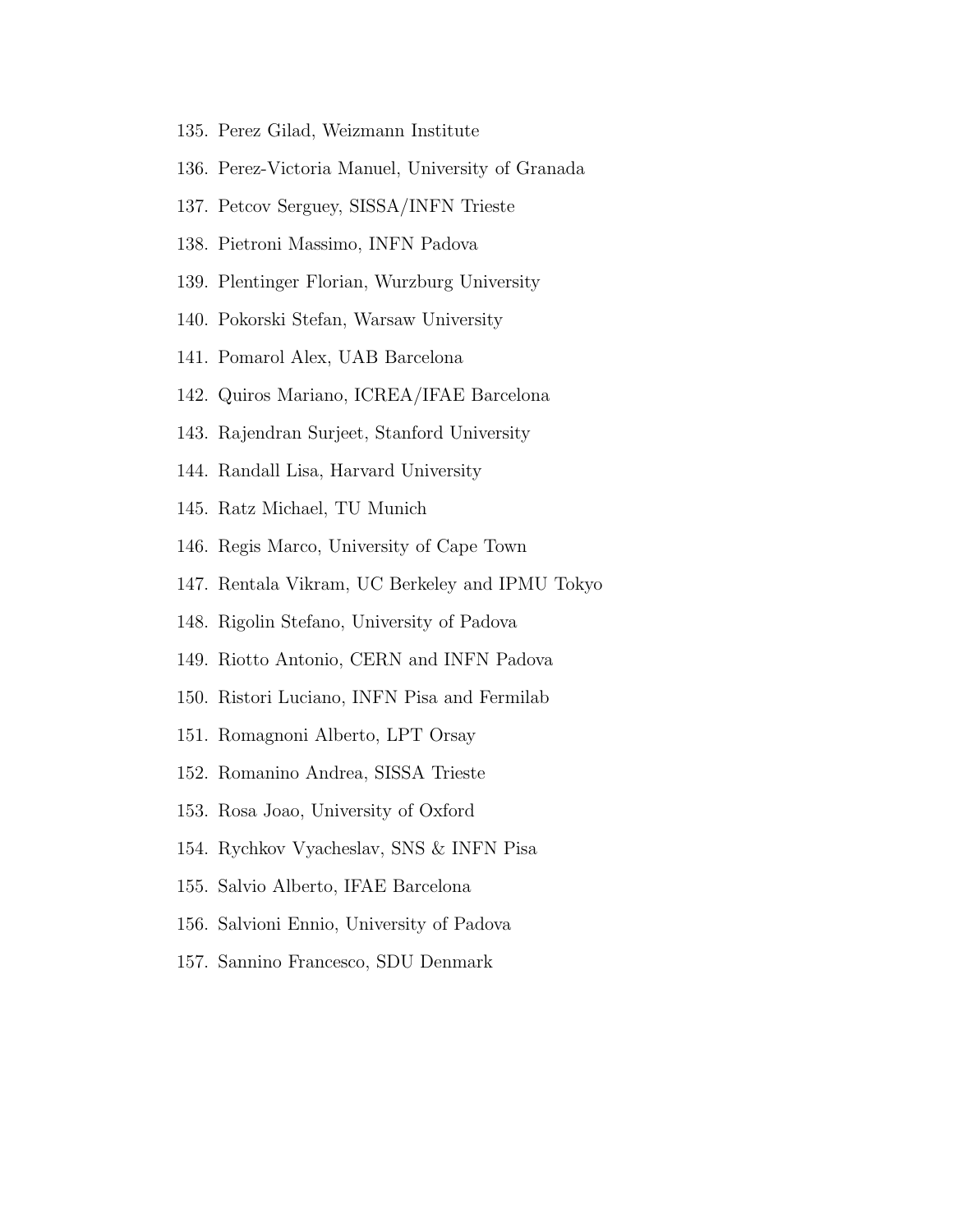- 158. Sartori Gianfranco, University of Padova
- 159. Schmidt Jonas, DESY Hamburg
- 160. Schmidt-Hoberg Kai, TU Munich
- 161. Schmidt Michael A., University of Durham
- 162. Scrucca Claudio, EPFL
- 163. Seidl Gerhart, Wurzburg University
- 164. Serone Marco, SISSA Trieste
- 165. Serpico Pasquale Dario, CERN
- 166. Shimomura Takashi, Universidad de Valencia
- 167. Sil Arunansu, CEA/Saclay
- 168. Smith Christopher, TTP Karlsruhe
- 169. Spiering Christian, DESY Zeuthen
- 170. Starinets Andrei, Oxford University
- 171. Strumia Alessandro, University of Pisa
- 172. Takahashi Fuminobu, IPMU U. Tokyo
- 173. Takanishi Yasutaka, TU Munich
- 174. Thambyahpillai Shiyamala, University of Padova
- 175. Tonin Mario, University of Padova
- 176. Toro Natalia, Stanford University
- 177. Trapletti Michele, U. Paris XI & Ecole Polytechnique
- 178. Trincherini Enrico, SNS Pisa
- 179. Trine Stephanie, TTP Karlsruhe
- 180. Tuominen Kimmo, University of Jyvaskyla